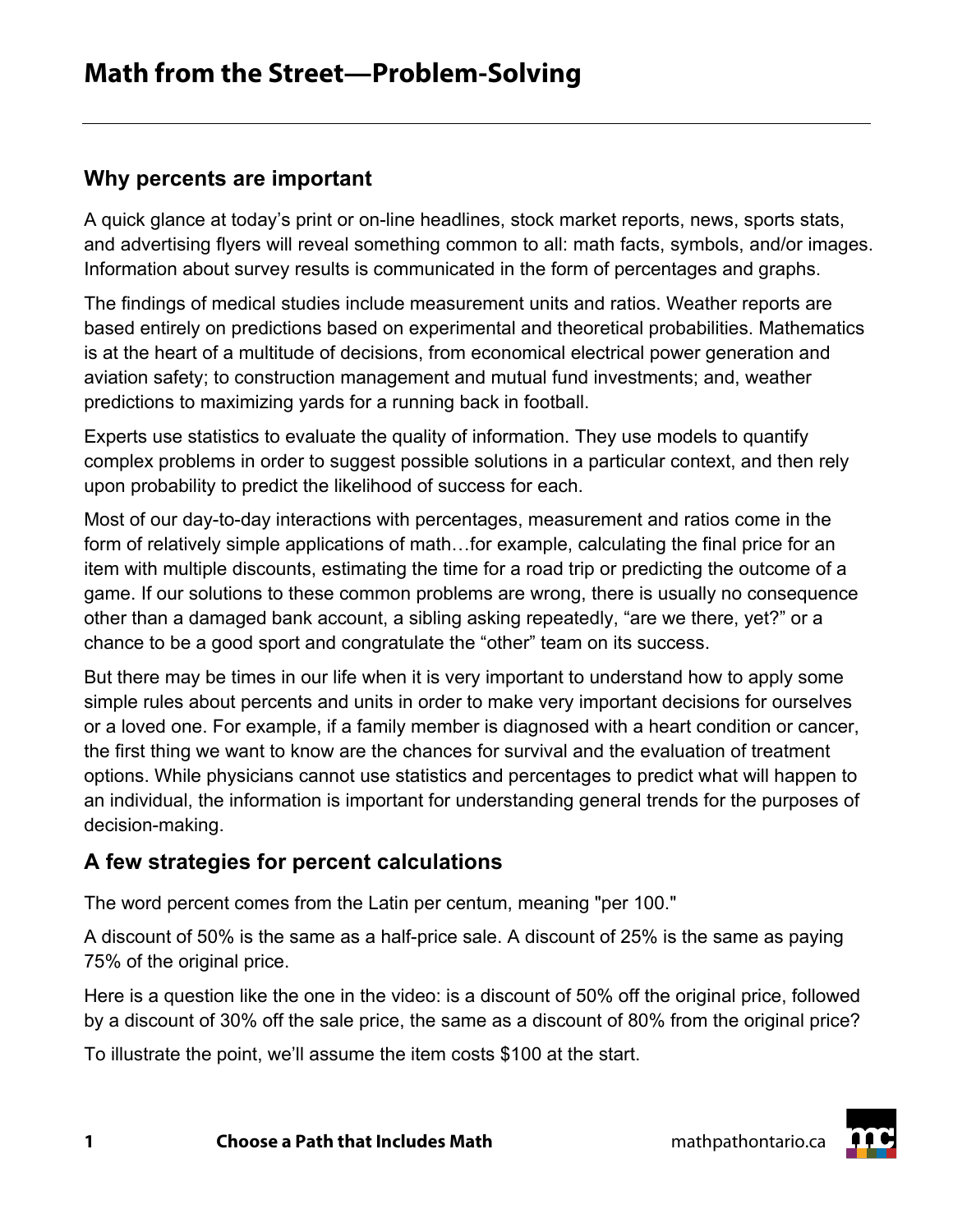A discount of 50% is the same as $\frac{1}{2}$  off the original price, or a reduction of \$50, to give a reduced price of \$50. If we now reduce the discounted price by 30%, how much will be deducted? Since 10% of \$50 is \$5, we know that 30% is \$15. So the final price is \$35.00 (\$50 - \$15).

A discount of 80% would mean that the item cost 20% of the original price, or \$20, which means that a discount of 50% followed by a discount of 30% is not the same as a discount of 80%.

It is helpful to work with friendly numbers whenever we encounter percentage problems. Use 50% (one half), 25% (one-fourth), 10% (one-tenth) as "anchor" amounts and then double, half or multiply as needed to find your answer. This strategy comes in handy when calculating tips at the restaurant – no need for YOU to use the automated button on the wireless payment terminal!

# **Standard Units**

Measurement tools and skills have a variety of uses in everyday life. The ability to use measuring tools, rulers, thermometers, scales, and to estimate with these tools, are necessary skills that enable us to quantify the world around us. They can tell us how tall we are, how hot we are, how much we drink, how heavy we are, and how far it is from here to there. Basic measures of distance and time allow us to calculate speed and acceleration and ultimately tell us how fast we need to project a rocket to allow it reach the Moon, and how populations change and grow.

Many years ago, people used parts of their body to measure things. For example, they used to measure things by the width of a thumb; however, since people have different thumb sizes, errors resulted and "standardized" measures were introduced. As early as the middle of the tenth century it is believed that the Saxon king Edgar kept a "yardstick" at Winchester as the official standard of measurement. A traditional tale tells the story of Henry I (c. 1100-1135), who decreed that the yard should be "the distance from the tip of the King's nose to the end of his outstretched thumb." In the 14th century, King Edward II of England ruled that 1 inch equaled 3 grains of barley placed end to end lengthwise. The ancient Roman soldiers marched in paces, which were the length of a double step, about 5 feet and 1,000 paces was a mile. Today, a pace is the length of one step,  $2\frac{1}{2}$  to 3 feet or approximately 1 m.

To be informed citizens, we must know what measurement units are communicating to us. We must know the quantity involved in each unit, the correct language for naming each unit, and the conventions for writing measured amounts using approved symbols. Are we measuring length (metre [m]), area (square metre [m<sup>2</sup>], volume (cubic metre [m<sup>3</sup>], mass (gram [g]) or time (second [s])?

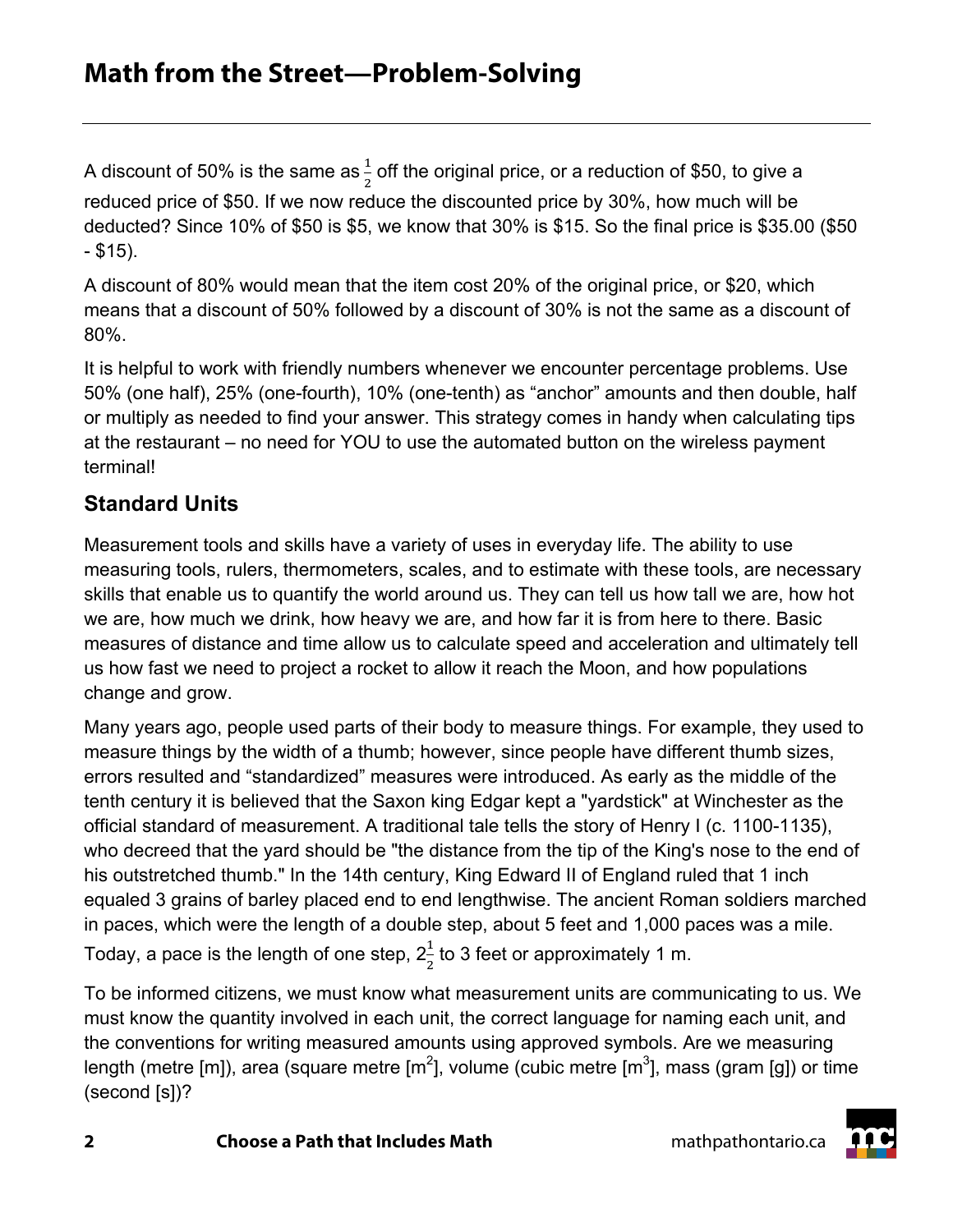It is important to understand that units of measure never change, but there are real-world references that we can use to help us to visualize and estimate the measures. One metre is 100 centimetres whether we are measuring vertically, horizontally or diagonally, and is approximately equal to the height of a standard doorknob. One centimetre is about the width of a fingernail. One millimetre is about the thickness of one dime. One millilitre is about a drop of liquid from an eyedropper and one gram is about the mass of one candy-coated peanut. One kilogram is about the mass of 1L of water or approximately the same as 7 apples. When you say "one elephant" that's how long one second is. To count to one minute you need to say, " one elephant, two elephants, etc. all the way to sixty elephants!

Just as you can't add apples and oranges, in math, we cannot add millilitres to seconds or measure time in grams. Measurement units are precise and specific with respect to what is being measured and in the magnitudes of the measures.

#### **Measurement Matters**

You probably know someone who loves to bake. When you watch him, it seems like he just tosses this and that into a bowl… then *Abracadabra*… suddenly some delicious cookies, or a pie, or cake that is equally as delicious appears for you to share! It seems like magic, so you may wonder how important it is to be accurate in measuring. The answer is: *very important.* Proper measuring is critical to baking. Baking is a science, and when you mix together ingredients, you're creating chemistry, (in this case) edible chemistry, so being precise is important. There is balance between flour, leaveners, fats, and liquids.

Extra salt or baking soda can ruin a batch of cookies. Too much flour makes muffins taste dry and bland. Every experienced baker knows that accuracy in measuring is the key to success of any recipe. Did you know that measuring spoons are not the same as those you eat with? Bakers measuring spoons are precisely graded in size from  $\frac{1}{4}$  tsp to 1 tbsp. Similarly, measuring cups used for dry ingredients and liquids, are not the same as your tea cups or coffee mugs. They are standardized to measure amounts from ¼ cup to 1 cup.

Experienced bakers also use measurement equivalents to help in their work. For example, if a recipe calls for a "dash" of an ingredient, they measure about 3 drops (liquid) or about 1/8 tsp (dry). One-fourth cup is approximately equal to 4 tablespoons and one tablespoon is equal to three teaspoons.

As you become a more experienced baker, you may wish to experiment by adding some chocolate chips to peanut butter cookies, or some raisins into oatmeal cookies, along with some pecans instead of walnuts. Experimentation is fine, but a master baker will tell you that you are never too accomplished or experienced to measure ingredients with the appropriate tools.